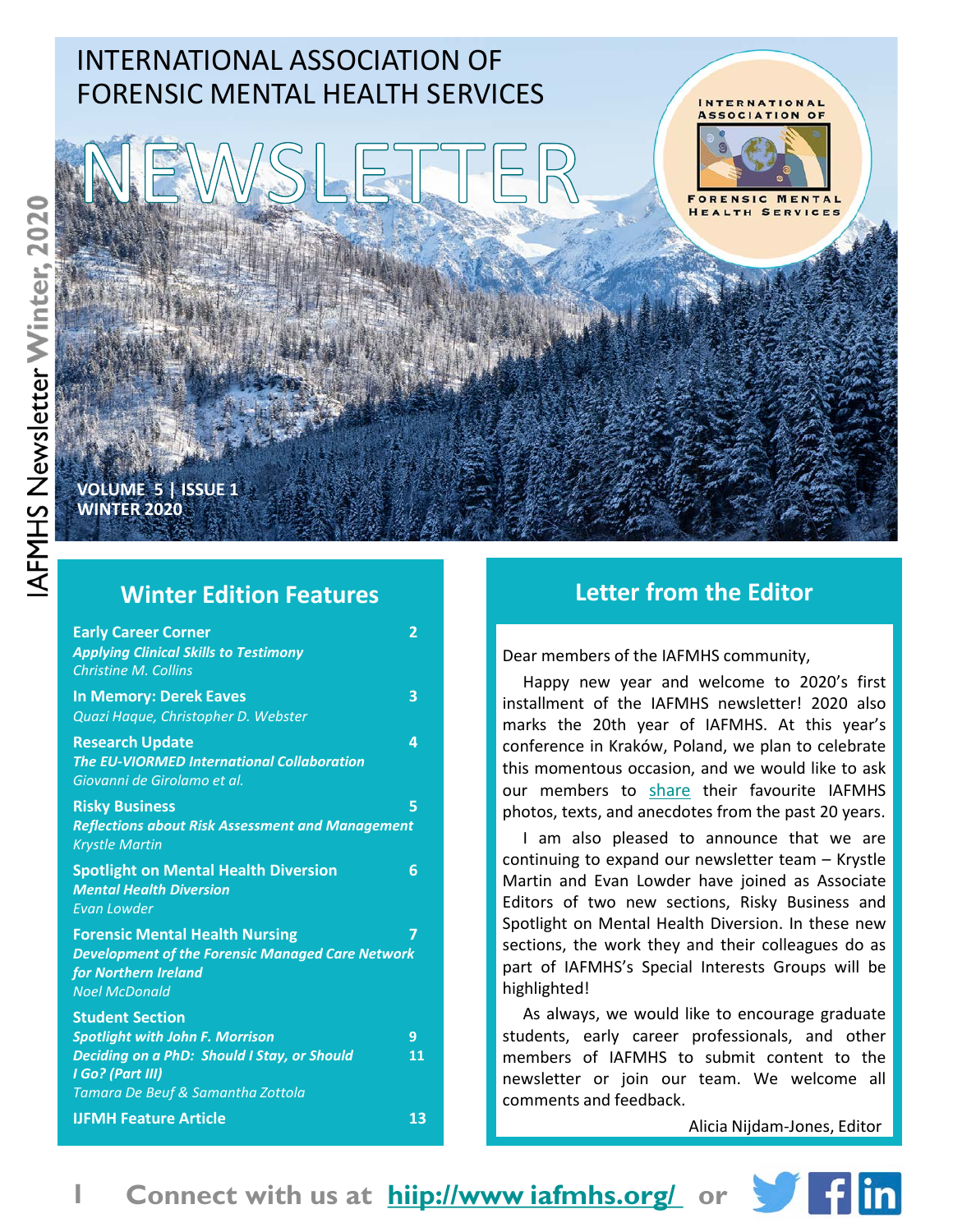### **EARLY CAREER CORNER**

# Applying Clinical Skills to Testimony: When in Doubt, Go with What You Know

Early experiences in testimony can be nerve-wracking. Thankfully, many experts in our field have written books and articles to assist psychologists in providing effective testimony. However, when you are on the stand for the first time, nothing is as intuitive as what is already ingrained: our clinical skills. Here are a few examples of how to apply some of these strengths:

- **Knowledge.** *You are best able to explain what you thoroughly understand.* An unfortunate, but common mistake for novice experts is basing their opinions on incorrect or outdated statutes. By knowing the appropriate and current legal statute on which you base your opinion, you can deliver a clean explanation to the Court.
- **Preparation.** *Just as you studied for clinical practice, you should also study for testimony.* Learn the basic facts of your case so that dates, diagnoses, etc., come to you easily. Bringing notes on the stand is a good way to make sure you do not confuse or conflate your data. Keep in mind, though, that (much like your progress notes in practice) anything you bring on the stand can be reviewed by the Court.
- **Humility.** *No one expects you to be perfect or omniscient.* During the voir dire, admitting you have little or no testimony experience can feel embarrassing, but everyone has a first time. Throughout testimony, it is also incredibly important to admit what you do not know as well as acknowledge what is possible. Being defensive of your opinions can be off-putting to the trier or finder of fact, and can undermine the weight of your opinions.
- **Mindfulness.** *Be present and listen to questions fully before crafting a response*. It is an attorney's job to ask difficult questions, and to sometimes lead you into traps that can subvert your testimony. Do not be afraid to ask questions, take your time, and clarify any points that may be misconstrued.
- **Breathe.** *Stay calm and allow yourself time to think.* Do not feel pressure to answer a question quickly. You can always ask for a moment to look through your notes or to compose yourself.



## **Christine M. Collins, PsyD**

**Independent Practice, USA**

- **Simplicity.** *Avoid jargon and long-winded responses.* Speak to your audience using plain language because your opinion is only as good as how well you can convey it to others. Give concise answers as often as possible, and when a simple answer will not suffice, do not be afraid to speak up and ask the Court for the time to fully explain your response.
- **Confidence.** *You are the authority as much to the Court as you are to your clients.* Speak with conviction and confidence, and remember, at the end of the day, you are the expert. It is your job to use your education and experience to help the Court understand your opinion. No one knows better than you what you believe, and why you believe it.
- **Practice.** *Just as you practiced clinical skills with your cohort, practice your testimony.* Practice your voir dire and opinions aloud in the car and at home while preparing for a testimony. Better yet, if you have a willing colleague or supervisor, conducting a mock voir dire and testimony with feedback can do wonders for both your delivery and confidence.

At the end of the day, you are present in court to provide an opinion and/or discuss facts of a case. Testifying can be a daunting experience. Learning as much as you can about the legal process, practicing, and breathing through your testimony are keys to being successful. Finally, remember that a testimony is not about you, it is about the case. If you stay calm and focused, and use your clinical expertise, you will be successful.

**Editorial Team**

**Alicia Nijdam-Jones,** *Editor* Fordham University (USA)

**Kori Ryan,** *Associate Editor – Early Career Corner*, Fitchburg State University (USA)

**Krystle Martin,** *Associate Editor – Risky Business*, Ontario Shores Centre for Mental Health Sciences (CAN)

**Helen Walker,** *Associate Editor – Forensic Mental Health Nursing*, NHS State Hospitals (Scotland)

**Evan Lowder,** *Associate Editor – Mental Health Diversion*, George Mason University (USA)

**Marichelle Leclair,** *Editorial Assistant*, Université de Montréal (CAN)



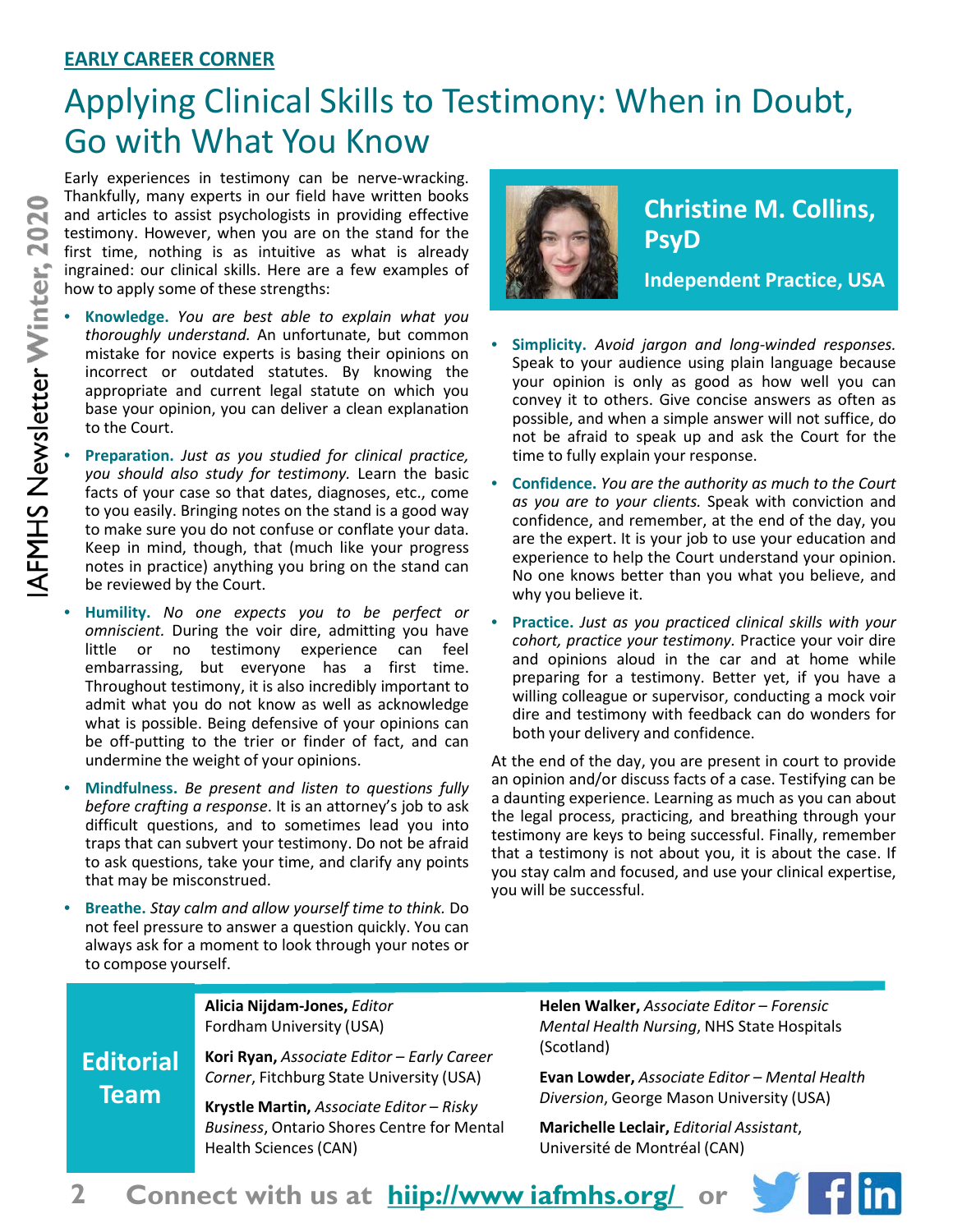# Derek Eaves, Founding IAFMHS President

Quazi Haque, Chair of UK Royal College of Psychiatrists Forensic Quality Network & President-Elect IAFMHS | Christopher D. Webster, Professor Emeritus of Psychology, Simon Fraser University & Professor Emeritus of Psychiatry, University of Toronto



AFMHS Newsletter Winter, 2020

## **Derek Eaves, MD**

**Executive Director of the Forensic Services Commission of British Columbia; Vice President of Medicine and Research at Riverview Hospital, Canada**

Dr. Derek Eaves died a little over two years ago. He had a long and distinguished career as a forensic psychiatrist. After receiving his training in forensic psychiatry at the University of Liverpool, he emigrated with his family to Canada. It took him only a few years to become appointed fully in charge of the Forensic Psychiatric Hospital (FPH) in Port Coquitlam, British Columbia. Indeed, as Executive Commissioner of the British Columbia Forensic Psychiatric Commission, he was responsible for all forensic patients in the province. In that role Derek led a great number of highly innovative ventures. He oversaw, from the ground up, the planning for, and construction of, the exemplary new FPH. The hospital, located on the same extensive grounds as the original, is planned on a step-down model with several stages and with accommodations and treatments to match each stage. As well, he established specific programs in community locations. Of note was his interest in and knowledge about persons who commit sexual and domestic violent offences. He insisted there be datainformed treatment programs for the services he created. To that end he involved researchers from Criminology and Psychology at Simon Fraser University. He was behind establishing the Law, Mental Health Policy Institute at SFU. The Institute thrives to this day.

Derek's influence was not restricted to his province. From the beginning of his tenure he set out to engage researchers and clinicians from across Canada. Meetings in Vancouver were frequent. Projects on fitness-to-stand got going. Similarly, he got behind the HCR-20 venture and contributed greatly toward the development and testing of the device. With colleagues in his Service and at SFU, Derek published widely. He was prime author on a guide designed for the use of mental health professionals as they undertake assessments of risks in persons before the courts in respect to Dangerous Offender applications.

The large-scale scientific meetings held in Vancouver were very successful in bringing together Canadian researchers and practitioners of all stripes. But as the HCR-20 and other researchable topics expanded, so, too,

it became evident that more could be achieved through international cooperation. The projects started to involve Sweden, Norway, Finland, Germany, and Britain. It then occurred to Derek that what was needed was an International organization to pull all these endeavours together, to get students involved, to get a good journal off the ground. Members of the International Association of Forensic Mental Health Services (IAFMHS) need to know that the Association and the Journal were his creations.

Toward the end of his life, in the last couple of years, Derek was evidently physically ill. The good thing, though, was that there was nothing whatever wrong with him intellectually. Chris Webster was lucky enough to be able to visit Derek at his home. Chris had with him a newlypublished small guide for forensic mental health nurses. His pitch to Derek was that something of this sort was needed on a cross-disciplinary basis for members of the IAFMHS and like organizations. Derek picked up the idea with alacrity. Soon invitations were sent out to leading practitioners and researchers across the world. Derek's daughter Joanne Thalken-Eaves, a practicing social worker, added herself to the editorial team, as did Dr. Quazi Haque in London, England. As well as contributing to the book in her own right, Joanne played a vital "gobetween" role in getting the new contributions to Derek in order to gain his approval and comments. With a lot of help from diligent colleagues at Pavilion, we, together got the book published in May 2019. It is Derek's last contribution to the field, and, like everything else he touched, a sound one.



*Proceeds from the sale of Risk Rules go to supporting the annual lecture given in Dr. Eaves' honour at the IAFMHS.*

*Purchase your copy online: https://www.pavpub.com/me ntal-health/risk-rules*

*This publication is also available on Amazon*

*£27.95 | 241pp | Paperback | 9781912755240 | May 2019*

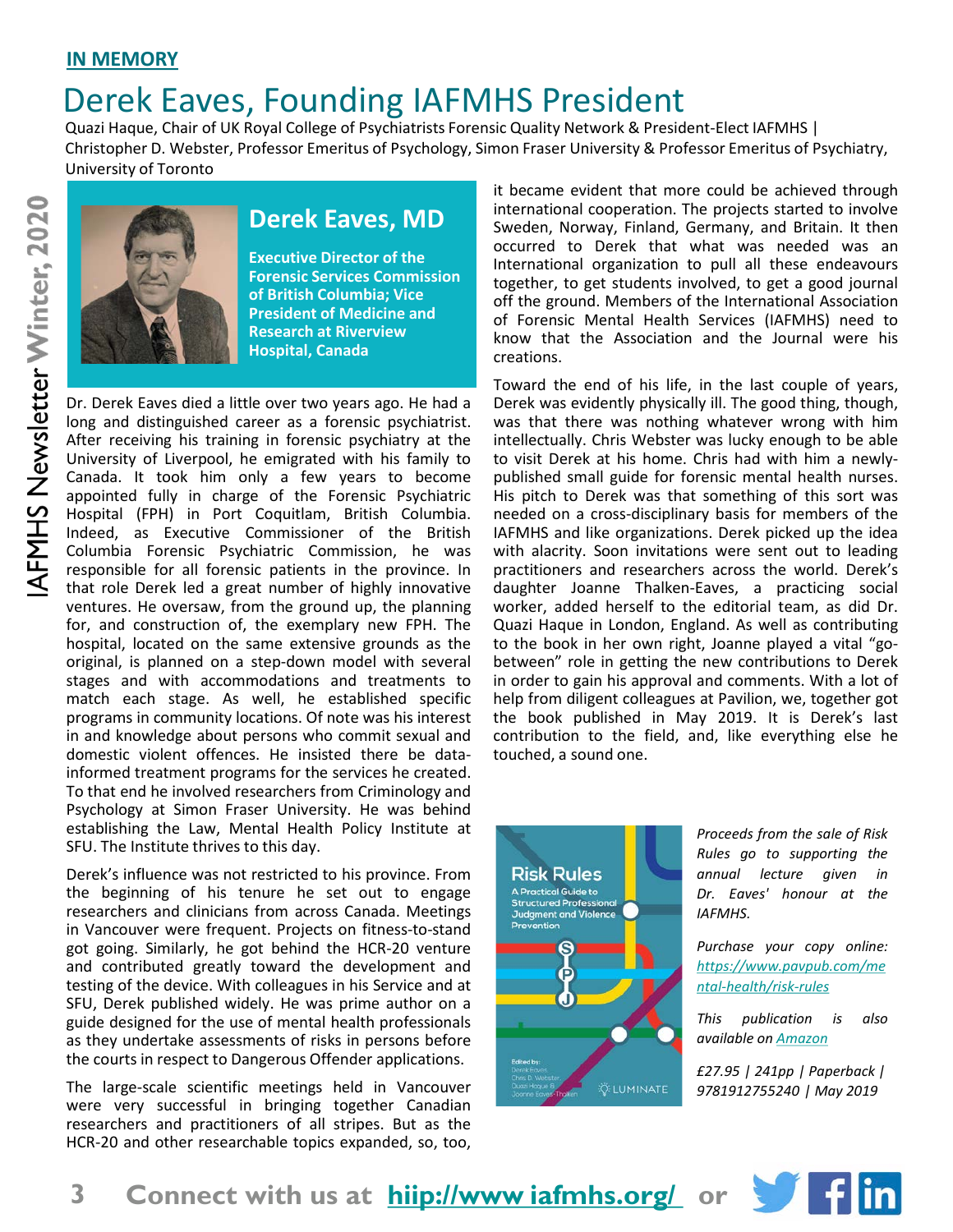### **RESEARCH UPDATE**

# The EU-VIORMED International Collaboration: Violence Risk Assessment and Treatment for Forensic Patients with Schizophrenia Spectrum Disorders

Giovanni de Girolamo, St John of God Clinical Research Centre, Italy | Giuseppe Carrà, University of Milan Bicocca, Italy | Heiner Fangerau, Heinrich-Heine-University Duesseldorf, Germany | Pawel Gosek, Institute of Psychiatry and Neurology, Poland | Marco Picchioni, King's College, UK | Hans Salize, Central Institute of Mental Health, Germany | Johannes Wancata, Medical University of Vienna, Austria | Margaret Walker, EUFAMI, Belgium

The three-year EU-VIORMED study (2017-2020, www.euviormed.eu) was designed to improve our understanding of the nature of the association between violence and schizophrenia spectrum disorders (SSDs), including the assessment of risk factors which predispose patients with SSDs to be violent and the ability of assessment tools to predict these behaviours. Furthermore, it will review and describe the treatment programmes and care pathways across all EU countries in order to identify good practice and so to improve the quality of forensic psychiatric care. The EU-VIORMED study protocol is in press in BMC Psychiatry. The clinical project includes two studies: a case-control study and a prospective cohort study. The case-control study will compare subjects who suffer from SSDs recruited in forensic care services (both large forensic institutions and small-scale high-security facilities) with gender- and age-matched non-violent ones recruited from ordinary psychiatric services. This study has the objective to identify relevant violence risk factors, deficits in social cognition, areas of met and unmet needs, and decision-making capacity for treatment (MacArthur Competence Assessment Tool). The prospective cohort study aims to test the predictive validity of risk assessment tools, the Forensic Psychiatry and Violence tool -FoVOx-, the Mental Illness and Suicide Tool -OxMIS-, and the Historical Clinical Risk Management-20 tool Version 3 -HCR-20V3- in cases over 1 year. In addition to the clinical studies, the project will complete two systematic reviews of the evidence base to support pharmacological and non-pharmacological management of violence in patients with schizophrenia. Finally, the project will map the laws, structures and processes that govern the interface between psychiatry and the criminal justice system for justice-involved people with mental disorder across the 28 EU Member States.

#### **Preliminary Findings**

Data collection started in September 2018. By November 2019, 205 cases and 131 controls had been enrolled. Recruitment for controls will last till the end of March 2020. So far preliminary analyses suggest that cases were more likely to have a comorbid personality disorder (antisocial personality disorder) compared to non-forensic patients. Statistically significant differences between cases and controls on a range of socio-demographical



and clinical factors were detected. On average, cases showed a lower education level, received less support from friends, had less frequent personal contacts with relatives and/or friends, and spent more time doing nothing. The two groups did not differ in terms of history of witnessing or being victims of physical or sexual violence, as well as in terms of lifetime suicide attempts or self/harm. Considering forensic patients only, most of them had committed reactive/impulsive violence (72%), mainly towards strangers (33%) or parents (25%). With regards to clinical assessment, preliminary findings suggest a lower likelihood of positive symptoms, lower disability and greater accuracy in recognizing facial emotions in forensic patients compared to non-forensic patients. However, forensic subjects were more likely to experience cognitive deficits in digit sequencing, verbal fluency, and symbol coding than controls. Forensic patients considered posing a moderate risk of future violence, serious physical harm, and imminent violence. On average, as assessed by FoVOx, risk of violence was 5.4% and 9.3% in one and two years, respectively. In addition, as assessed by OxMIS, risk of suicide in 12 months was low (2.0%). There were few violent incidents in the sample over the first 3 month follow-up period.

The two systematic reviews retrieved only a few highquality studies investigating the effect of distinct interventions on violent behavior in patients with schizophrenia, with the majority carrying out a simple pre-post comparison. To date, after carefully reviewing a total number of 6,003 potentially suitable scientific abstracts from a systematic search across large databases (MEDLINE, EMBASE, SCOPUS, Web Of Science, CINAHL, PSYNDEX, PsycINFO), 10 original papers about

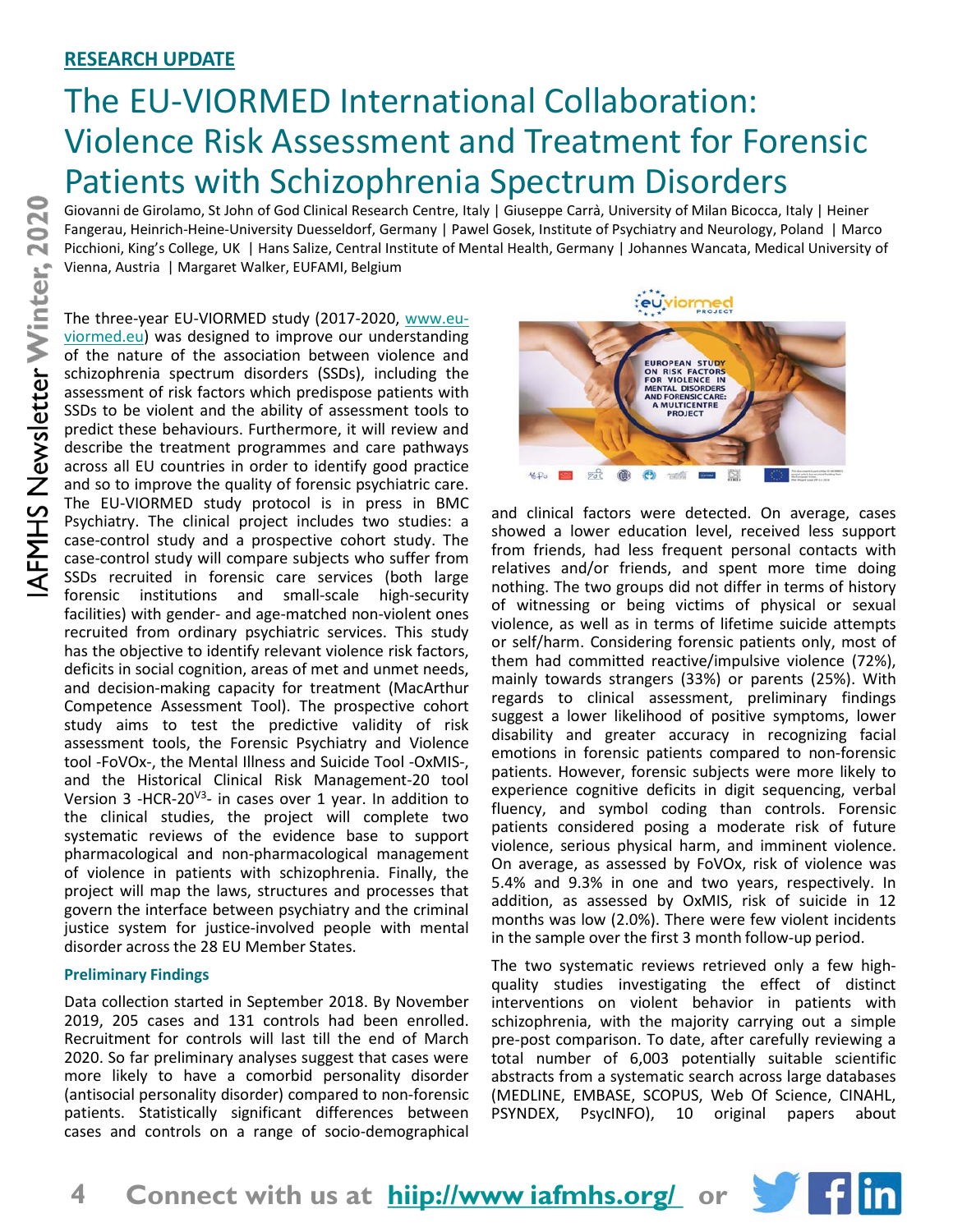# EU-VIORMED PROJECT

pharmacological and non-pharmacological interventions, respectively, met inclusion criteria. Psychotropic research focused on atypical antipsychotics such as risperidone, clozapine, and olanzapine. With regards to psychosocial and other non-pharmacological interventions, it seems that they may reduce the risk of violence in patients with SSDs, both within the forensic system and after release and re-integration into society. However, a considerable heterogeneity in strategies, violence operationalization and risk assessment was detected. It is worth mentioning that an extensive treatment for violence prevention, with more time per patient for treatment planning, evaluation and risk assessment, seems a crucial step in the therapeutic process.

With regards to the mapping of European forensic services, experts from 22 countries have actively collaborated and provided detailed national information. Data will be conflated to a standardized overview of European models of forensic psychiatric care. Final results are expected by summer 2020. However, preliminary analyses of questionnaires received so far on basic legal concepts, services, capacities, routine practices, and epidemiological data (admission, mean length of stay, etc.) suggest a wide variety of approaches across EU countries as well as rather differing capacities and standards of service provision. Findings are likely to support efforts to implement a reliable database or health reporting system on forensic psychiatric care in Europe.

Ongoing activities are steering the EU-VIORMED project towards forensic care quality promotion through the understanding of the association between violence and severe mental disorders and a specific focus on different treatment programmes. This appears crucial to translate research outputs about violence risk in people suffering from SSDs into clinical practice with the harmonization of different forensic psychiatric care pathways.

### **RISKY BUSINESS**

# Reflections about Risk Assessment and Management

Welcome to the first article of *Risky Business*, the new RISC-Team Special Interest Group section. As a new section in the newsletter, we are hoping to highlight the research, practices, and future directions of our members in the area of clinical risk assessment and management.

But first, a bit about us: led by a primary coordinator, Dr. Stephanie Penney, and many other regional coordinators around the globe, the RISC-Team offers an international forum to provide colleagues an opportunity to exchange opinion on legal, methodological, and clinical matters; create opportunities for collaboration across institutions and jurisdictions in the conduct of research and training; discuss standards for clinical and research practice; ensure that knowledge is kept up-to-date, organized, and available to members; and to offer advice or support.

Starting with our first meeting held in May 2001 in Vancouver, we continue to meet annually in conjunction with the IAFMHS conference. During our last meeting held in Montréal, members in attendance shared their interest in risk assessment and management, as well as current projects, research, and practices in which they were engaged. Some of the topics of these included incorporating protective factors in risk assessment and how both risk and protective factors are utilized in practice; the challenge of risk assessment in the elderly and individuals with intellectual disabilities; the intention to use risk assessment as a way to move toward prevention, rather than merely prediction; and the relationship between risk and recovery. Our members also spoke about risk to the broader IAFMHS community during pre-conference workshops (*Advances in Structured Professional Judgment, Advancing Risk Assessment and*



### **Krystle Martin, PhD, C.Psych**

**Research Scientist, Ontario Shores Centre for Mental Health Sciences, CAN**

*Risk Management using Analytics, and Assessment of protective factors in adults, young adults and juveniles*) and throughout the conference proceedings.

And second, a bit about me: I am a clinical and forensic psychologist, and work primarily as a Research Scientist at Ontario Shores Centre for Mental Health Sciences in Whitby, Ontario, Canada – a public psychiatric hospital. The hospital provides comprehensive mental health and addictions services to individuals who present with complex serious and persistent mental illness. Within the Forensic Service, it has six units designated as general and secure (i.e., minimum and medium)  $-$  a total of 138 inpatient beds – and an outpatient department that supports approximately 110 people, which provide treatment services for individuals found NCRMD. I also consult for our regional police organization and am part of a large private practice clinic. As the new associate editor of *Risky Business*, I welcome thoughts, suggestions, etc. from readers about what you would like to see in this section or offers to contribute articles – please do not hesitate to connect with me. Also, note that membership within the RISC-Team is open to all IAFMHS members so if you are interested, please join our meeting in Kraków!

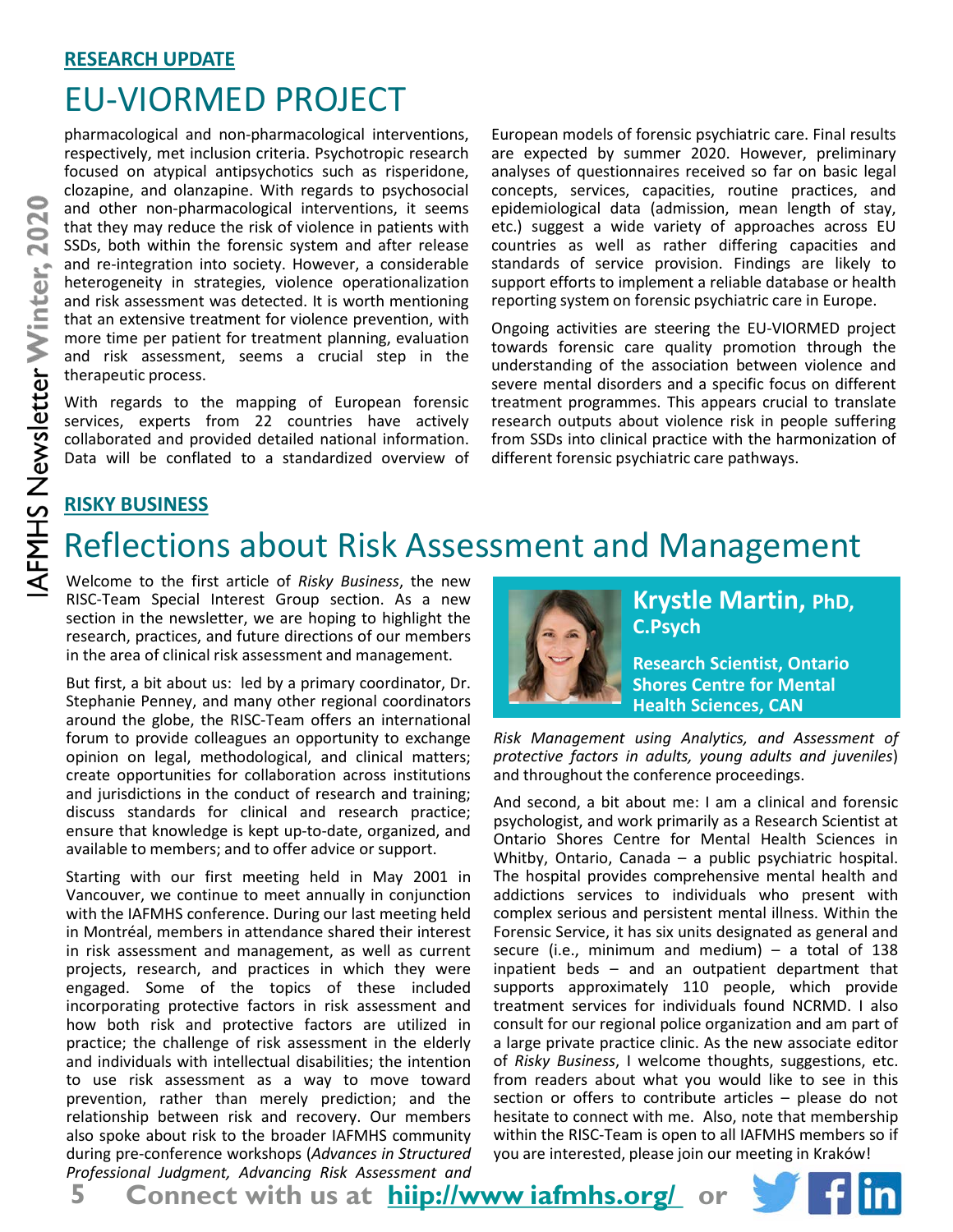### **SPOTLIGHT ON MENTAL HEALTH DIVERSION**

# Mental Health Diversion

As the Coordinator of the Mental Health Courts and Diversion Programs Special Interest Group, I am pleased to introduce the "Spotlight on Mental Health Diversion" section to the IAFMHS newsletter. Through my work with this SIG and as a researcher doing work in this area, I have had the opportunity to visit mental health diversion programs across the United States and internationally. A continual theme throughout these visits is how unique and customized these programs are to various jurisdictions. This theme is reflected in the research literature as well. Mental health diversion programs have been shown to vary in their structure and financing, in the eligibility criteria for participation, in the conditions of participation, and in the extent to which services are integrated as part of the program. Such wide variability in the design and practice of diversion programs is a challenge to researchers doing work in this area, but it is also an opportunity. Mental health diversion programs have been operating for well over a decade. New programs are developing all the time, often under new models. A fairly solid body of research suggests mental health diversion programs are effective (even if to a small extent) as a crime-control strategy. However, we know little regarding the strategies that could make these programs more effective in decreasing recidivism or improving accessto and use of behavioral health services.

Efforts are underway internationally to improve criminal justice responses to individuals with mental illness,



### **Evan Lowder, PhD**

**Assistant Professor, George Mason University, USA**

including through the development of new mental health diversion models and through refining existing approaches for this population. These efforts provide opportunities for researchers and practitioners alike to learn more about what makes mental health diversion programs an effective crime-control strategy for justiceinvolved adults with mental illnesses. Aligned with these growing efforts, my goal is to use the "Spotlight on Mental Health Diversion" section to highlight new, emerging, or novel mental health diversion initiatives or evaluations that seek to answer these important questions. Through these features, my hope is that we will continue to bridge the gap between research and practice by connecting practitioners and researchers who are doing work in this area.

If you are a practitioner or researcher engaged in new or novel mental health diversion initiatives and would like to see this work highlighted, contact Evan Lowder at elowder@gmu.edu.



Located on beautiful Georgian Bay, less than two hours from Toronto, Canada, Waypoint Centre for Mental Health Care is a 301-bed psychiatric hospital providing specialized inpatient and outpatient psychiatric care for the North Simcoe Muskoka region, and providing forensic psychiatric care for patients throughout Ontario requiring a high secure facility. We are currently inviting expressions of interest for full time and temporary full time (Locum) psychiatrists to care for forensic mental health inpatients.

Join our team of psychiatrists and general practice physicians working in a rich interprofessional care environment. We offer assessment, evidence-based treatment and recovery-oriented rehabilitation across a broad range of needs, including patients who are in hospital under an order of the Ontario Review Board due to their involvement with the criminal justice system. As a result, periodic reports and appearances before the Review Board is a requirement of this work. Some of Waypoint's key treatment philosophies include recovery-oriented and evidence-based practices in the least restrictive environment. The goal is to provide the patient with as much liberty as possible while respecting the safety needs of staff and the public, and complying with legal requirements.

We are accepting expressions of interest by candidates who hold an MD or equivalent, and who hold certification in Psychiatry from the Royal College of Physicians and Surgeons of Canada or are eligible to sit the exam. Candidates must be eligible for licensure in the Province of Ontario, which may include eligibility for an academic license through appointment at the rank of Assistant Professor or higher at the University of Toronto. The ideal candidate will hold a sub-specialty in Forensic Psychiatry; other candidates will also be considered based on their experience.

For information regarding current opportunities, academic licenses, and our total compensation package, please contact Chantelle Shervill, Manager Medical Affairs at cshervill@waypointcentre.ca or 1-877-341-4729 x2206.

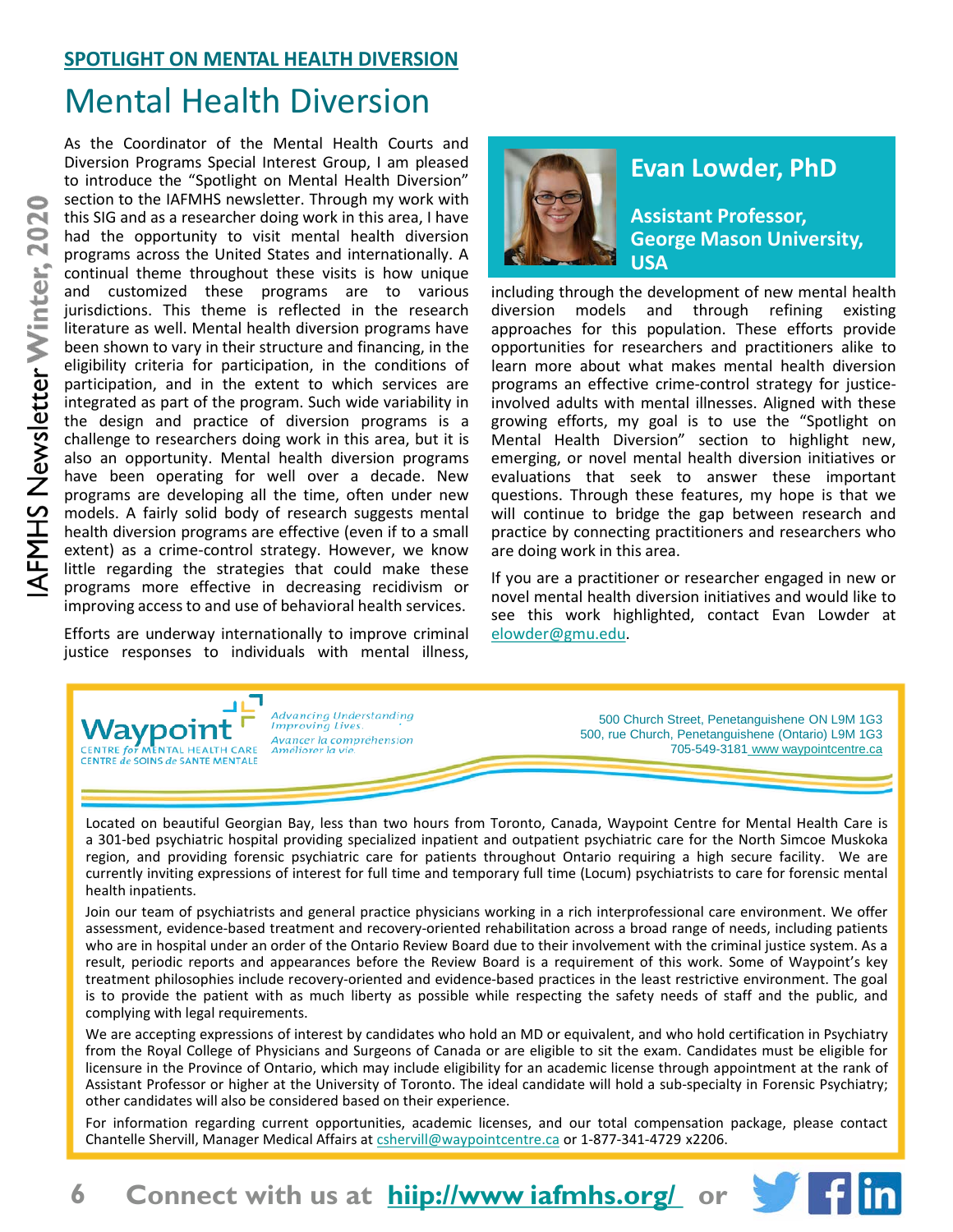# Development of the Forensic Managed Care Network for Northern Ireland

The Bamford review of mental health and learning disability services in Northern Ireland recommended the need to provide appropriate assessment, treatment and rehabilitation, for people with a mental illness who are subject to the criminal justice system and pose a significant risk of serious harm to others. It also recommended that forensic services consider the needs of service users, their careers, the wider public and other health service providers.

McCann (1999) described the needs of the forensic patient as being complex, involving a number of agencies, requiring a collaborative and coordinated approach across service and professional boundaries. Forensic services work collaboratively with the five Trust services in Northern Ireland, for example: generic mental health teams; Intellectual Disability teams; substance misuse teams; primary care, and social care. In addition they link with the independent sector and criminal justice agencies, such as: courts; police; prison; probation and public prosecution services. There is a need for close working relationships between these groups in order to promote positive outcomes, with the overall aim of forensic services being to reduce offending behaviour and minimise risk to others.

Recent regional investment has been directed at services targeting community Intellectual Disability and child and adolescent client groups. There is currently a review of the Intellectual Disability service in Northern Ireland to help shape the service model for the future, including the community team and inpatient forensic service.

The last review of Forensic Mental Health and Intellectual Disability services in Northern Ireland was carried out in 2006 and highlighted that the service fell substantially below the standards set in other parts of the UK.

Prior to the opening of Shannon Clinic, Medium Secure Unit (MSU), in 2005, there was no specialist inpatient forensic service in Northern Ireland. Forensic patients were treated in psychiatric intensive care units across the region, in prison and in the high secure facility Carstairs State Hospital, Scotland. Community patients were managed by generic community mental health services. There were other forensic patients in other high and medium secure units across the UK who were then repatriated back to Northern Ireland.

There is currently no specific forensic low secure provision in Northern Ireland for mental health patients. The community forensic teams were developed across the region in parallel with the development of the Shannon Clinic.



## **Noel McDonald, MSc**

**Forensic Network Manager, Northern Ireland**

purpose built facility which provides care for adult males with intellectual disability who are in contact with the criminal justice system in Northern Ireland and require a level of secure care. In 2008 the responsibility for healthcare within all prisons in Northern Ireland was transferred to local health Trusts.

The Community Forensic Child and Adolescent Mental Health Service is a new development to forensic services in Northern Ireland . It is a multi-professional team of health and social care and youth justice specialists, developed in partnership with the local Trust and the Youth Justice Agency.

The Forensic Managed Care Network for Northern Ireland was established in May 2018. It was developed to sustain the coordination of multi-agency working across Health and Social Care Services, Criminal Justice Agencies, Third Sector and user and carer organisations. The FMCN will ensure continuity of regional service coordination, cooperation and planning for the benefit of a complex and often high-risk client group, who are supported by carers and family members. Forensic Mental Health Services assess and treat justice-involved people with mental illness and patients with major behavioural, mental health problems and intellectual disability, in a range of secure health facilities and the community, in police stations, courts and prisons (Ridley et al, 2014).

The Forensic Managed Care Network covers both mental health and Intellectual Development Disabilities Services. It is a partnership initiative in collaboration with the Scottish Forensic Network and the Irish National Forensic Mental Health Services, Dublin, Ireland. The Forensic Network Manager was appointed in July 2019 in conjunction with a local Trust for a period of six months.



Shannon Clinic, Medium Secure Forensic Unit

The Six Mile low secure unit opened in 2006. This is a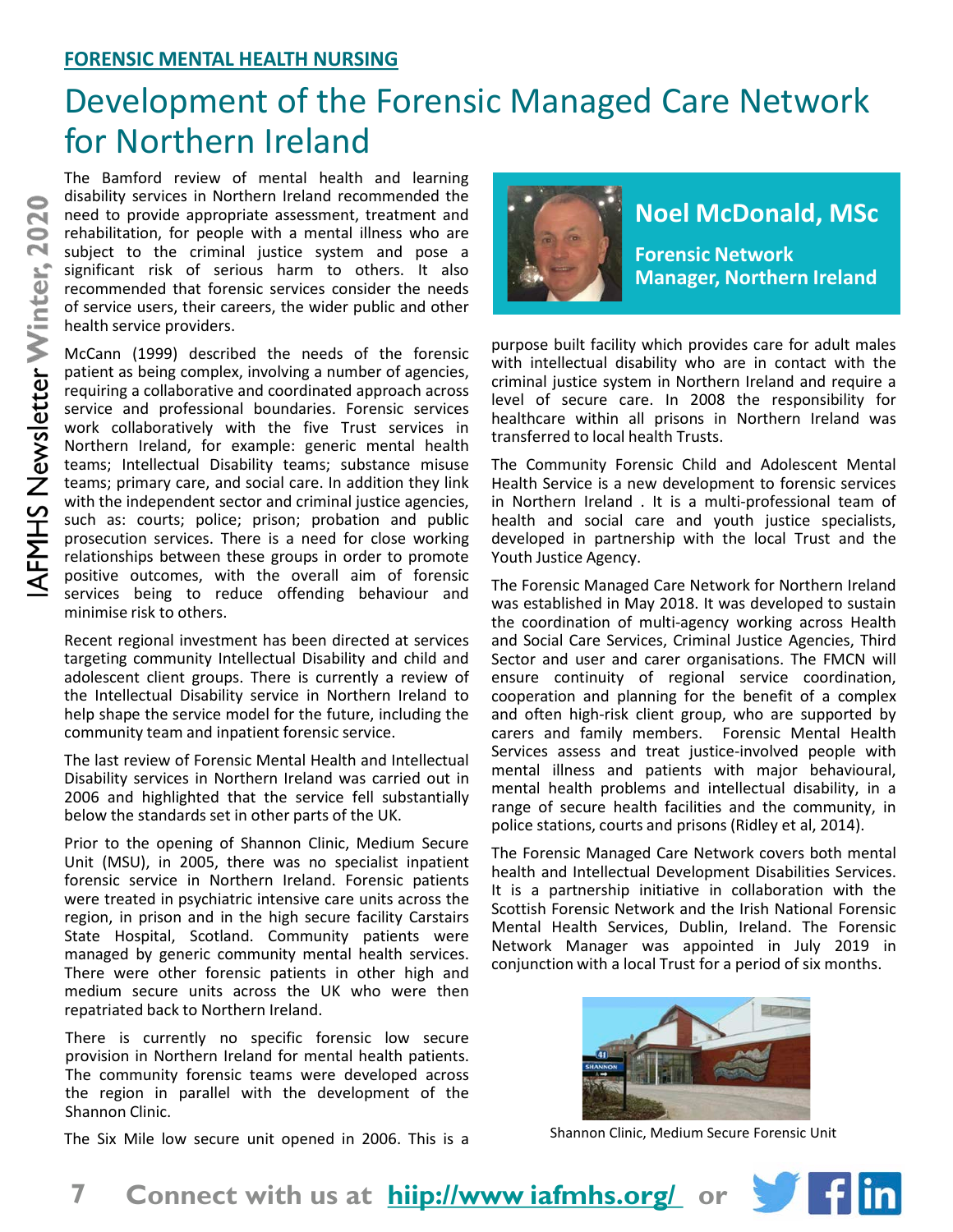### **FORENSIC MENTAL HEALTH NURSING**

#### **Aims & Objectives of the Forensic Network**

The overarching aim of the Forensic Managed Care Network is to bring a consistent approach to the planning of services and address fragmentation across forensic services in Northern Ireland. Additionally, it aims to determine the most effective care for justice-involved people with mental illness and consider wider issues surrounding patient pathways. Lastly, it aims to align strategic planning across Northern Ireland, and address teaching, training and research needs.

The key responsibilities are to coordinate and support the three sub-groups to deliver on Forensic Network work plans. These three groups include the Criminal Justice Interagency & Clinical Practice Group, the Research and Quality Improvement Group, and the Training & Education Group. It is important to ensure timescales and work plans are met as agreed by the Regional Forensic Managed Care network Advisory Board.

#### **Key priorities for the Forensic Managed Care Network**

- Meet key stakeholders across the region on an<br>interagency basis to generate networking interagency opportunities and raise awareness of the Forensic<br>Managed Care Network and its intended work plan
- Build relationships with the key staff to promote collaborative working on specific projects
- Complete the Regional Forensic Care Pathway and Service Model for the Forensic Services in Northern
- Ireland<br>Expand multidisciplinary recruitment in community<br>Intellectual Disability teams
- Develop a Forensic Managed Care Network communication strategy and partner with Scottish Forensic Network to use their website for publication of Forensic Managed Care Network

To conclude, the introduction of the Forensic Managed Care Network will help address current issues and steer forensic services in a positive direction. We hope to secure core funding to sustain the Forensic Managed Care Network with the substantive posts of the Forensic Network Manager, Clinical Director, Administrative support, Quality Improvement and Research Assistant which will be critical to the development of forensic services in Northern Ireland.

#### **References**

- McCann, G. (1999). Care of the mentally disordered offenders,<br>Mental Health Care, 3(2), 65-67.
- *Mental Health Care, <sup>3</sup>*(2), 65-67. Ridley, J., McKeown, M., Machin, K., Rosengard, A., Little, S., Briggs, S., Jones, F. and Deypurkaystha (2014). Exploring Family Carer Involvement in Forensic Mental Health Services. Edinburgh: Support in Mind.



## **20th Annual IAFMHS Conference**

## **Join us for our 20th anniversary in Kraków Poland!**

To celebrate this momentous occasion, we would like to ask our members to email us photos, texts, and anecdotes from the past 20 years!

## *Special Edition #IAFMHS2020 merchandise coming soon!!*

All benefits go directly to IAFMHS student grants, awards, and activities. **Follow us on Social Media to stay updated!**

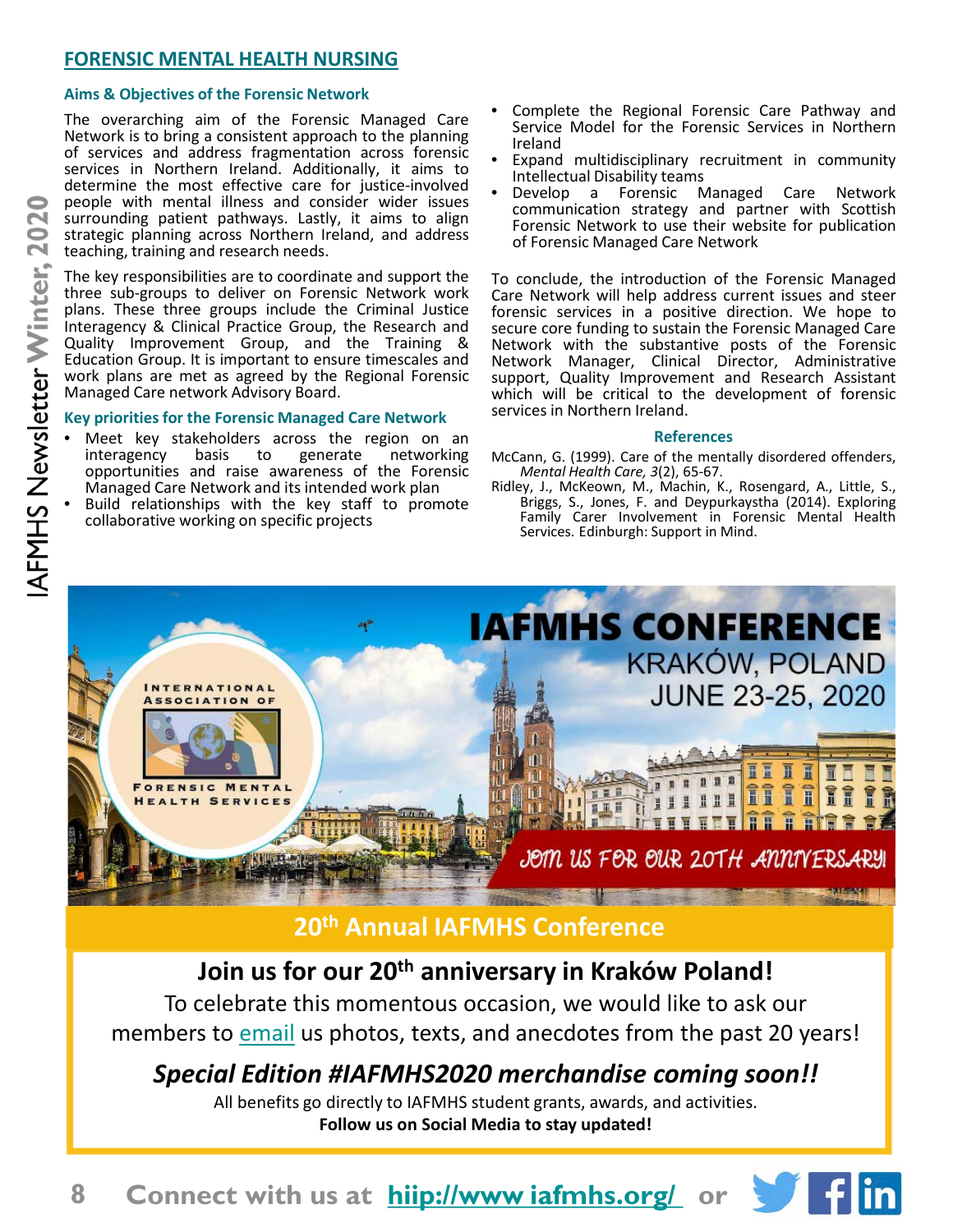### **STUDENT SECTION**

# SPOTLIGHT: INTERVIEW WITH JOHN F. MORRISON

**Student Section Editors:** Maria Aparcero, Student President, Fordham University, USA | Sarah Schaaf, Student President-Elect, Fairleigh Dickinson University, USA | Silvia Fraga, Student Secretary, Royal Holloway University of London, UK

Dr. John F. Morrison is a Senior Lecturer in Criminology at Royal Holloway University, where he also leads the BPS accredited BSc programme in Criminology and Psychology and co-leads the MSc programme in Terrorism and Counter-Terrorism Studies. John is the co-director for the newly established *Conflict, Violence and Terrorism Research Centre*. He is the associate editor of two leading academic journals in terrorism studies, *Perspectives on Terrorism* and Behavioral Sciences of Terrorism and Political Aggression. Outside academia, John produces and hosts the Talking Terror podcast, where he interviews experts in terrorism and counter-terrorism studies.



### **John F. Morrison, PhD**

**Criminology, Royal Holloway University, UK**

#### **Q: Could you tell us about your educational background and how you became interested in the fields of terrorism and extremism?**

**A:** I have a BA in Psychology from University College Dublin, an MA in Forensic Psychology from University College Cork and a PhD in International Relations from the University of St. Andrews. When I started my undergraduate degree, I was adamant that I wanted to be a sports psychologist. However, as the degree progressed, I realized that this was not for me after all. Knowing about my interest in politics, my supervisor Prof. Ciaran Benson, recommended that I look at anti-American or anti-Israeli prejudice as my dissertation topic. With the Iraq war in its early stages at the time, growing anti-American sentiment was being debated internationally, so I decided to research Anti-Americanism. That led me to the psychology of terrorism literature, which fascinated me. Then, I completed the Forensic Psychology master's program in Cork, which had a module on psychology of terrorism. There, I met Dr. John Horgan, the instructor of the module, who later became my PhD supervisor, then my boss at Penn State, and ultimately a very close friend. Without Ciaran Benson's advice on changing my research focus and meeting John Horgan in Cork, I doubt I would be studying terrorism today.

#### **Q: What are your current projects and how does a typical workday look like for you?**

**A:** I am currently finishing a project with colleagues on the social ecology of radicalization, funded by the Minerva Research Initiative. I am looking at the role that place plays in people's involvement in modern-day armed republicanism in Belfast. This has involved interviewing people who were previously involved in armed republicanism, and key stakeholders working in communities where armed republicanism is still prevalent. Of course, I am also engaged in non-research related tasks, such as teaching and administrative work. I often look at academia as working for an employer (i.e., for the university), while at the same time being selfemployed (i.e., research). For the latter, you have to be self-motivated, and self-organised. You have to come up with research ideas, chase funding, and carry out the research. For external observers, this is the work you will be known for; however, it is equally important to pass on the knowledge to your students. Being able to share knowledge with the next generation of experts in this ever-growing area is really satisfying to me.

#### **Q: Have you experienced any challenges that are particular/unique to terrorism research?**

**A:** One of the key challenges I experienced in this area is to resist the urge to be always 'relevant' in the eyes of the general public. There are many terrorism researchers who strive to follow the current trend. However, we also need to be able to research areas, groups, and aspects of terrorism and extremism that are not deemed newsworthy. When I was doing my PhD, I was analyzing the splits in the Irish Republican Movement and the origins of the violent dissident Irish Republican groups. While historically the paramilitary republican groups were the most researched throughout the history of terrorism studies, everyone was paying attention to Al Qaeda and other jihadist groups. All that research was vitally important, but there were still areas and topics that needed to be studied elsewhere.

> TALKING TERROR



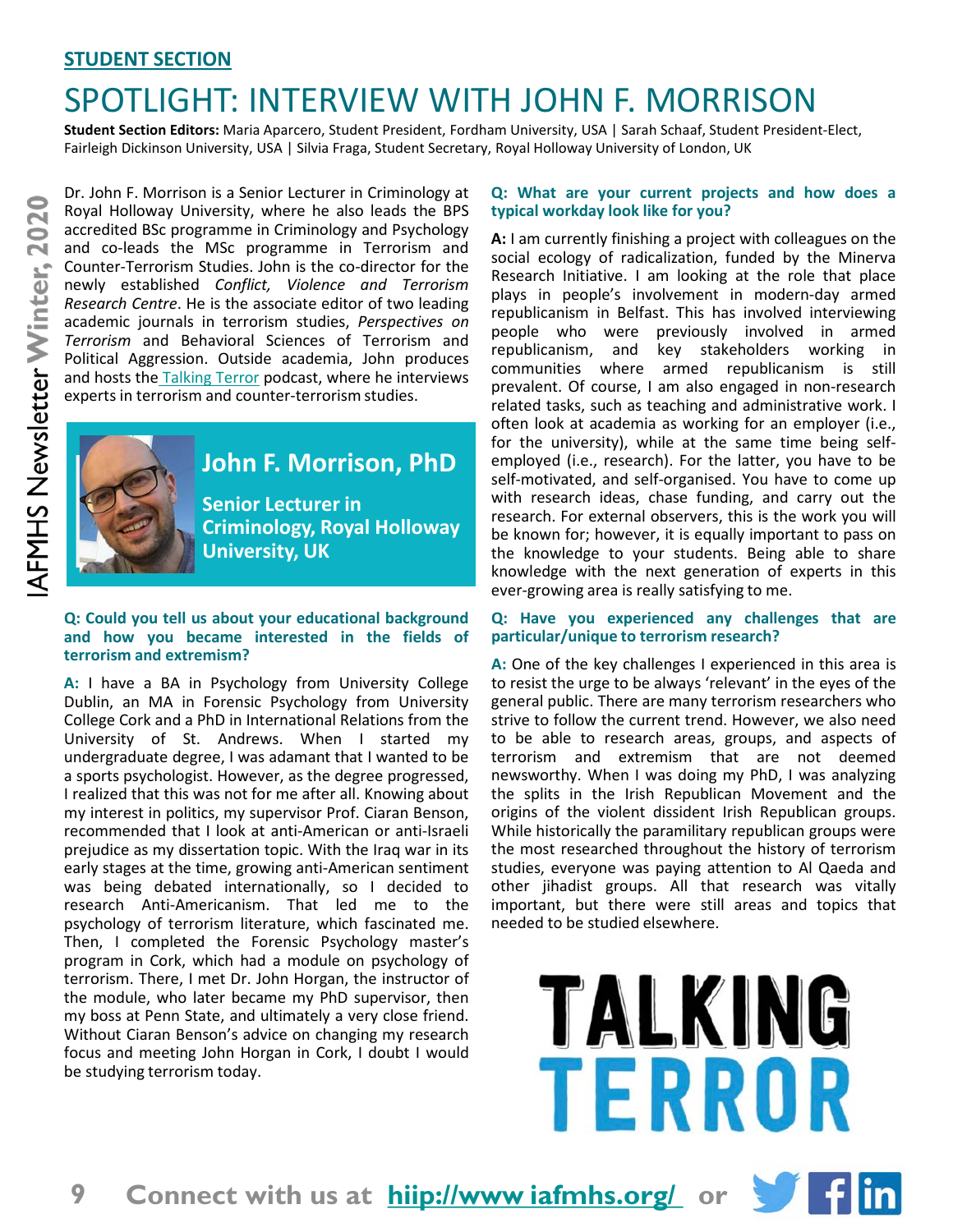## **STUDENT SECTION** SPOTLIGHT: INTERVIEW WITH JOHN F. MORRISON

*We have to think of non-traditional ways of research dissemination without losing the substance of what we are trying to say*

#### **Q: In your opinion, what role does psychological research play in political decision making on how to combat terrorism? How could we better disseminate our research findings?**

**A:** I feel that it should play a key role and is beginning to play a bigger role. The history of the psychology of terrorism research demonstrates the relative psychological normality of people who commit terrorist offenses. This has to guide our research. So, for me, a central part of my research has been the analysis of the role that trust plays in terrorist decision-making. But this is not a message that really resonates with political decision makers, or at least it is not politically expedient as a central aspect in the decision-making on how to combat terrorism and extremism. I am writing this in the aftermath of the November 2019 London Bridge attack. We only need to look to the political reaction to see how much work there needs to be done to elevate evidence-<br>based initiatives above political rhetoric and based initiatives above political rhetoric and fearmongering in this area. We need to look beyond the traditional academic journal articles and conference presentations, as policy makers and practitioners don't have time to access them. So, we have to think of nontraditional ways of research dissemination without losing the substance of what we are trying to say. This is not always easy. But I think that my approach to the *Talking Terror* podcast has hopefully achieved this to some extent.

#### **Q: How did you come up with the idea of the** *Talking Terror* **podcast? What is its mission?**

**A:** The honest answer is, I was becoming frustrated with myself because I was only reading books and articles relevant to my own research. I was going to conferences and seeing great research done by others, and thinking "this is all great, but I will never get a chance to read all of this." So, I set up the podcast to force myself to do so. The first series had guests identifying three pieces of research that influenced their career and three pieces of their own which they wanted to discuss. This format forced me to read much wider in order to prepare for the interviews.

Its mission is to introduce people to the nuanced understanding we have of terrorism through excellent research. Too often terrorism experts are interviewed in the media in the immediate aftermath of an attack, where little to nothing is known about the perpetrator, motive, etc. There is no real chance to go in depth on key

issues relating to terrorism. This podcast will hopefully help students, researchers, practitioners and policy makers to easily access some of the best research out there.

#### **Q: From your perspective, what are some of the obstacles our field faces (i.e., intersection of psychology and law)?**

**A:** I think that our core strength of interdisciplinarity can also be our Achilles heel. By being spread across a range of disciplines we need to be sure that we are still able to engage in the core debates that are going on within our disciplines, as well as the key areas relating to our own specific intersection of disciplines. To advance these intersections, we need to be able to bring the key findings from our home disciplines and test them within our specific area. That is why within terrorism studies the most interesting advances are being made by criminologists, psychologists and others who are drawing on their core disciplines to shape their research. This may seem like an obvious thing to do, but for too long we have not been doing enough of it.

*Don't always think about the next step. If you are making the most of your time in the present, then future opportunities will look after themselves.* 

#### **Q: Looking back at your graduate school days, is there anything you would have done differently? Any advice you have for others interested in following your path?**

**A:** I sometimes regret rushing into getting a lecturing position. This is not to say that I did not enjoy or gain a lot from my time as a lecturer, but the PhD and Post-Doc experiences are some of the best you will have. For most of us, there is not a chance to really immerse yourself in research again. I would therefore advise everyone to make the most of every stage of their career. Don't always think about the next step. If you are making the most of your time in the present, then future opportunities will look after themselves. We are in a privileged position as researchers. We can really shape the focus of our career. Be sure to pick something that interests and fascinates you, but also embrace the opportunitiesto move into other areas of research.

**Visit our Spotlight page on the IAFMHS website to read the full interview with Dr. Morrison, including tips on balancing work and personal life, on finding a good mentor, and last but not least, on how to create your own podcast!**

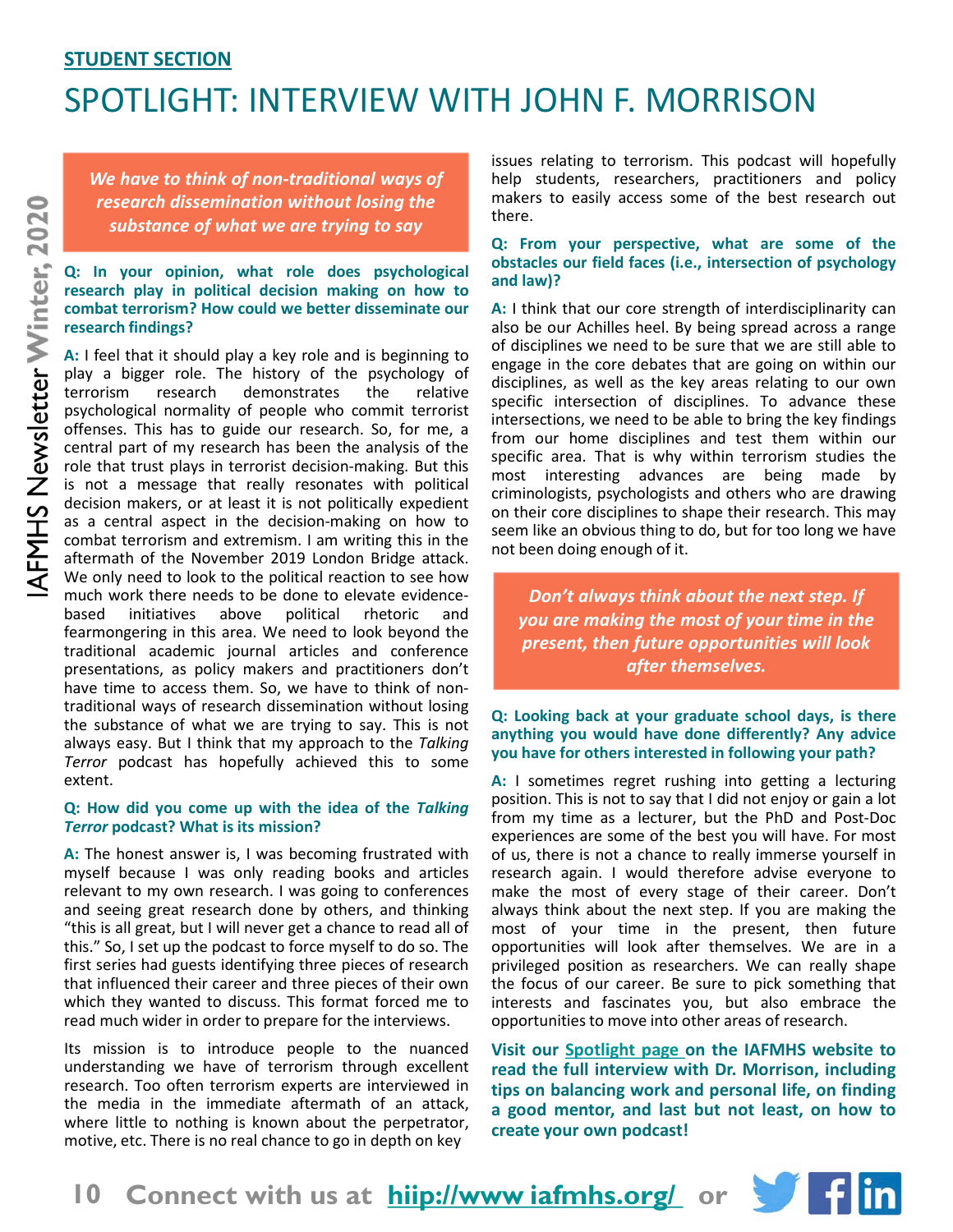### **STUDENT SECTION**

# Deciding on a PhD: Should I Stay, or Should I Go? (Part III)

This is the third and final feature on salient differences between PhD trajectories across major regions in the world. In this feature, we focus on the last stretches within a PhD program, which can look quite different depending on where you are. If you missed the first and second feature, visit the previous newsletters.

#### **7. Work those Courses**

In many European and Commonwealth PhD programs, students have little to no coursework,  $\Box$  as they immediately start working on the research project that will result in their dissertation. Students might be required to attend a few seminars each year. In sharp contrast, North American programs come with heavy coursework, especially in the USA where the first two or three years primarily consist of courses and seminars. In addition to courses, some doctoral programs in North America require internships and practicums.

#### **8. Intermediate Assessment during a PhD**

The comprehensive exam (also called preliminary examinations', "prelims"; general examinations, "generals"; or qualifying examinations, "quals") is a major component of PhD programs in North America. In fact, in some programs, a student is not considered a PhD candidate and cannot submit a dissertation proposal until they have passed this comprehensive exam. The exam often includes both a written and an oral component though the exact structure and content are decided by each program. Students may pass unconditionally, with conditions (edits required), or they may fail. Depending on the field of study, a student who fails the comprehensive exam may be expelled from the program or given the opportunity to take the exam again within a year. Many Commonwealth and European programs do not require a comprehensive exam, with a few exceptions. For example, Sweden and Hungary require written and oral exams at the halfway point of a PhD program. In the UK, universities require an informal oral exam of the progress a student has made toward their dissertation after one year of full-time study.

*The first two years of coursework in an USA doctoral program are equivalent to obtaining a master's degree in Europe.*

#### **9. It was Fun While it Lasted…**

**P** For students who prefer a short track to their doctor's title, a PhD program outside of North America would be recommended, especially if they already have a master's degree. Completing a fulltime PhD program in North America takes three to eight years of a student's life, with an average of about 6 years.





**Maastricht University & Heldring Institute, NL**

In the USA, compared to Canada, there might be less pressure to finish as students can keep funding until they complete the program. This is different from Commonwealth and European countries in which a fulltime PhD takes three to four years to complete. However, that is when the absolute numbers are considered. A PhD program in the USA can be entered with a bachelor's degree; therefore the first two years of coursework in an USA doctoral program are equivalent to obtaining a master's degree in Europe. When accounting for a one or two-year master's program, graduate school in Europe also lasts four to six years. Finally, program duration might differ per university, per department, and program type (e.g., research vs. clinical).

#### **10. The Cherry on the Cake**

 $\mathcal I$  Much of the dissertation and defense process is similar in countries around the world. However,  $\mathbb{X}^{\setminus}$  surface in countries with the process vary between countries (e.g., committee members, timing). In North American programs, PhD students begin to work on their dissertation after comprehensive exams are completed, usually in year 3 of their program. Once a student passes these exams, they propose their dissertation (i.e., topic, literature review, analytic plan, expected results) to a committee and then begin the process of data collection and writing. In most European and Commonwealth PhD programs, students propose their dissertation as a part of the application process and begin working on it upon program entry. The length and structure of the dissertation varies by field and program requirements. Typically an APA paper structure is followed, however, some programs allow a publication-based dissertation (i.e., 3 to 5 journal articles tied together with an introduction and conclusion).

*In most EU and CW programs, students decide on their dissertation topic on application and begin working on it upon program entry.*

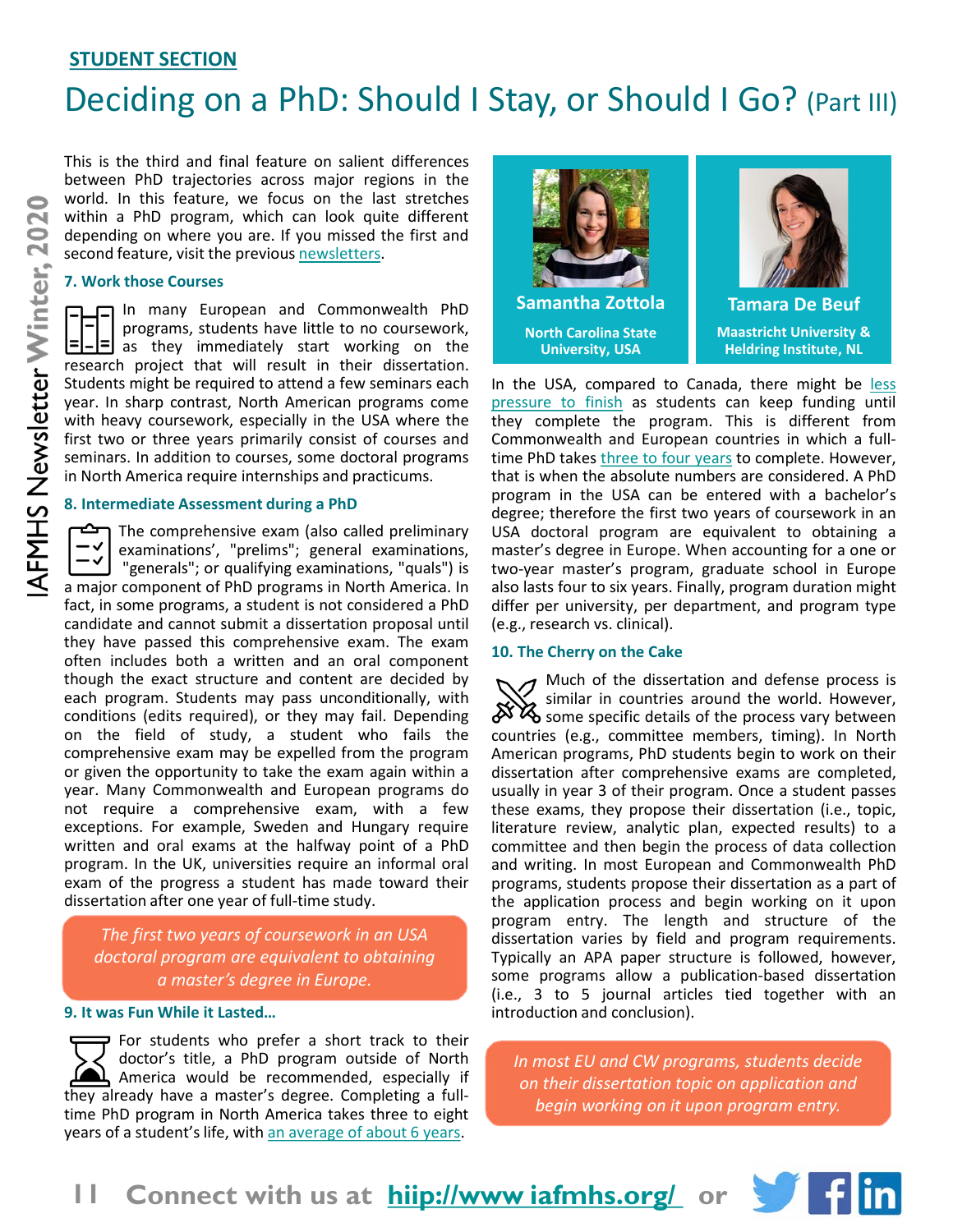#### **STUDENT SECTION**

'The Defense' is the final step before obtaining a PhD (also called a viva voce in some countries). In North America, students defend their dissertations to a committee of approximately four academics. These include their primary supervisor, two professors from within their department, and one professor external to their department. In Europe and Commonwealth of Nations, the size of the committee varies and includes at least one professor from within the student's department and at least one professor or expert who is external to their department. The length of the dissertation defense, or viva, varies but is typically one to two hours. During this time, committee members ask questions about the specific contents of the dissertation, such as the main hypothesis or methods of collecting data, as well as more general questions to test a student's knowledge of the field. In some countries, the defense is open to members of the program and the public, while in other countries (primarily in the UK), the defense is private. Overall, this final step of the PhD process is quite similar across countries so PhD students around the world can relate and commiserate over the process of writing and defending a dissertation.

*For some great advice on how to survive your viva, check out this article from two of our previous student board members!*

#### **11. Life after a PhD**

Traditionally, PhD-holders have ended up in  $\mathbf{r}$ academia or research. People interested in this **J** track often take a post-doc position for a couple of years and then move into a full-time academic position. However, in recent years PhD holders have increasingly looked outside of academia for work. This trend is common in the North America, Continental Europe, and CN. To illustrate, just over half (59.6%) of PhD earners in the US and just under half  $(47%)$  in Europe work for universities in traditional academic positions. Many PhD holders are seeking positions in nonprofit organizations, hospitals, government, industry/business, and other fields. Many of the skills gained in a PhD program can be easily (and successfully!) transferred to work settings outside of academia (although there is some disagreement). With the highly competitive nature of the current academic job market, this is an important route to consider. In fact, many universities around the world are beginning to include training for non-academic jobs as a part of their PhD programs. Even though finding employment within academia can be challenging, unemployment rates for people who hold PhDs in social sciences are low worldwide (4% in Europe and under 2% in the US). Thus, although some PhD holders may end up in career tracks they did not originally envision, rates of employment are high and many PhD holders report happiness with their jobs.

#### **There is More to It**

In this article series, we have sketched the difference between PhD trajectories with broad strokes. We understand that this approach has limitations. First, to maintain overview, we decided to discuss three broad regions in the world. We acknowledge that there are more regions that offer competitive PhD programs beyond North America, Continental Europe, and Commonwealth of Nations. For example, Asian countries such as Singapore and South Korea have a wellestablished system of higher education, and countries such as China and Saudi Arabia are expanding their higher education. The mentioned differences may not generalize to these programs. Second, our comparison zoomed in on 11 topics. While these themes may relate to the most obvious features of PhD programs, there are more characteristics to consider, for example the work-life balance. Third, we focused on full-time and universitybased PhD programs. Alternatives, such as part-time programs and external (company-funded) PhD programs were left out of the discussion.

#### **Wrap Up**

In sum, while PhD programs around the world have common themes (e.g., term structures, dissertation format, defense process), there are considerable differences in approach. Some of the most notable distinctions relate to tuition and funding, focus of the program (broad versus subject-specific), coursework and teaching, and determining the primary supervisor. Awareness of these variations between regions may assist prospective students in choosing a graduate program that aligns best with their skills, talents and future aspirations. Among PhD students, this awareness could challenge one's assumptions on overseas programs and serve as a great conversation starter at events and conferences.



We welcome feedback and comments via students@iafmhs.org or @IAFMHS Student.